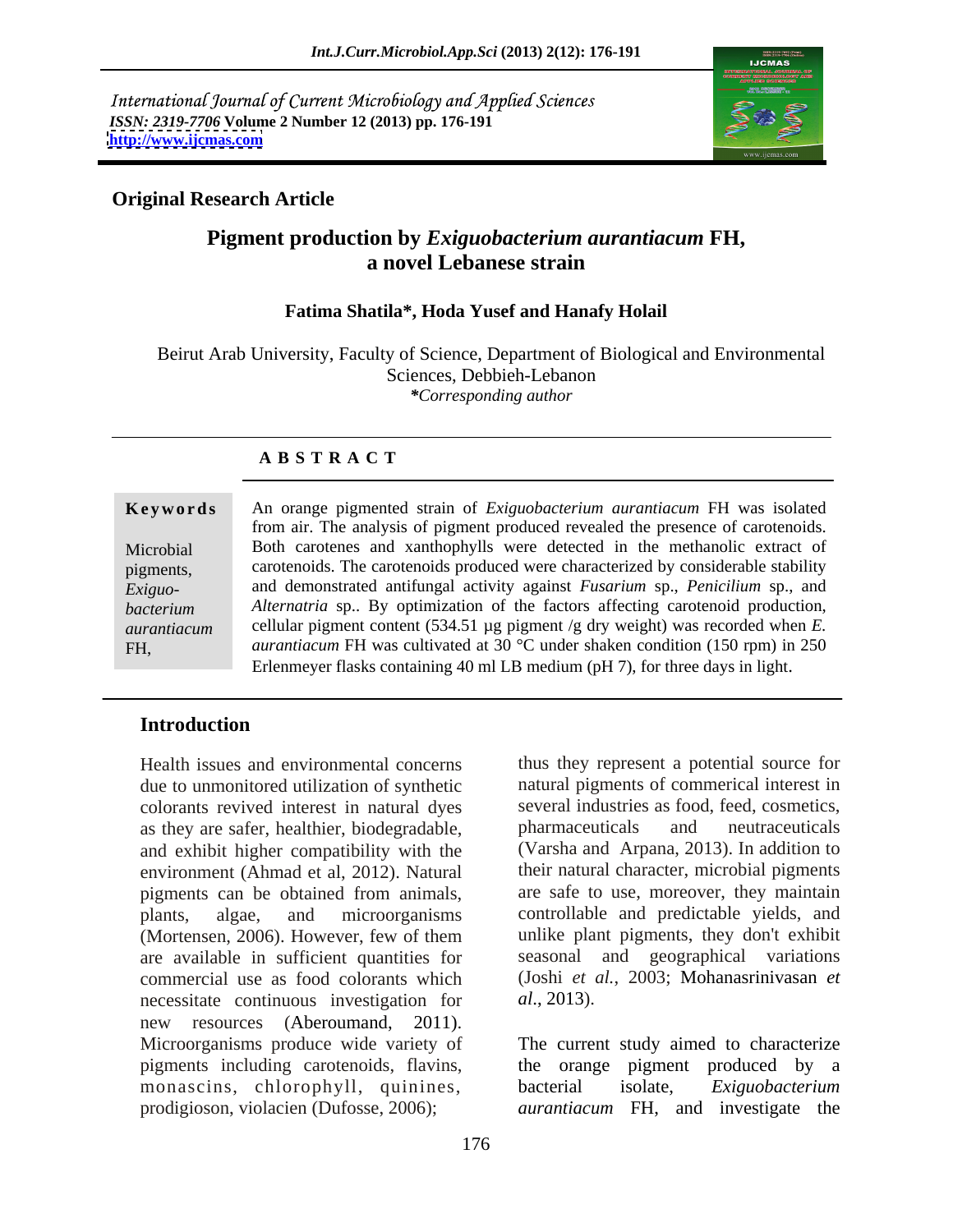lead to maximum pigment production. The

The experimental strain, an orange pigment producing bacterium, was isolated product was sequenced using the same<br>from air in Dibbieh-Lebanon Bacterial PCR primers. Blast program and fungal plant pathogens were kindly provided by the Microbiology lab, faculty to access the DNA similarities and of Science BAU of Science, BAU.

The morphological features of the the set of the set of the set of the set of the set of the set of the set of the set of the set of the set of the set of the set of the set of the set of the set of the set of the set of t pigmented bacterial strain grown on Media nutrient agar were described. The bacterial cells were Gram stained; the Gram reaction was confirmed by KOH test.

Molecular characterization was proceeded using 16S RNA sequence analysis. Single colony of the selected bacterial isolate was adding 15 grams agar/liter, ingredients are expressed in 100 ml of 22 mM. Trice LIGI given in  $g/I$ . suspended in 100 ml of 33 mM Tris HCL  $\frac{\text{given}}{\text{given}}$  in  $\frac{\text{g}}{\text{Then}}$ buffer (pH 8.0). The bacterial suspension was incubated for 10 min at 95  $\degree$ C and Beet extraction contributed to approximate call debris. The chloride, 5. centrifuged to precipitate cell debris. The<br>supernation was transferred to a fresh tube<br>Luria Bertani broth, LB (Hardjito *et at.*, supernatant was transferred to a fresh tube<br>and used as total genomic DNA samples<br> $2002$ : Yeast extract, 5; peptone, 10; and used as total genomic DNA samples. The bacterial 16S rDNA was amplified<br>from the total generalism DNA using Synthetic medium: glucose, 5;  $(NH_4)_3PO_4$ , from the total genomic DNA using<br>universal expecterial specific primers  $1$ ; NaCl, 5; MgSO4, 0.2; KH<sub>2</sub>PO<sub>4</sub>, 1. universal eubacteria specific primers, designated to amplify 1500 bp fragment of the 16S rDNA regions. The forward primer was:  $27F$  ugost of case in, 17.5, staten, 1.5, agai, 17. (5 AGAGTTTGATCMTGGCTCAG 3 ) and the reverse primer was: 1492R (5 TACGGYTACCTTGTTACGACTT3 )

cultural and environmental conditions that which yielded a product of approximately pigmented extract was also assessed for its included 35 cycles denaturation at 94 °C stability in light, and in various pHs (5, 7 for 1 min in addition one cycle of & 9) and temperatures (25, 50, 75 & extension at 72 °C for 10 min. The PCR 100ºC). It was also screened for potential product was purified using QIA quick antimicrobial activity. PCR purification reagents (Qiagen) **Materials and Methods** product was directly sequenced. DNA **Microorganisms** PRISM 377 DNA Sequencer and ABI from air in Dibbieh-Lebanon. Bacterial **Characterization and identification of** using Bio Edit software. The phylogenetic **the pigmented bacterial strain** tree was displayed using the TREE VIEW program. 1500 bp. The PCR reaction conditions extension at 72 °C for 10 min. The PCR according to the kit manual. The purified sequences were obtained using an ABI PRISM 377 DNA Sequencer and ABI PRISM Big Dye Terminator Cycle Sequencing (Perkin Elmer). The PCR product was sequenced using the same PCR primers. Blast program [\(www.ncbi.nlm.nih.gov/BLAST](http://www.ncbi.nlm.nih.gov/BLAST)) was used to access the DNA similarities and multiple sequence alignment and molecular phylogeny were performed tree was displayed using the TREE VIEW program**.**

## **Media**

Media used in this study were prepared using distilled water, adjusted to initial pH  $7 \pm 0.2$  and sterilized by autoclaving at 121 ºC for 20 minutes at pressure 15 lb/inch<sup>2</sup>. The solid media were prepared by adding 15 grams agar/ liter, ingredients are given in  $g/l$ , Nutrient broth, NB (Baskar *et al.*, 2010): Beef extract, 3; peptone, 5; sodium chloride, 5..

Luria Bertani broth, LB (Hardjito *et at*., 2002): Yeast extract, 5; peptone, 10; sodium chloride, 5.

Synthetic medium: glucose, 5; (NH<sub>4</sub>)<sub>3</sub>PO<sub>4</sub>,<br>1; NaCl, 5; MgSO4, 0.2; KH<sub>2</sub>PO<sub>4</sub>, 1.

Mueller Hinton, MH: Beef extract, 2; digest of casein, 17.5; starch, 1.5; agar, 17. Sabouraud dextrose agar, SDA: Enzymatic digest of casein, 5; enzymatic digest of animal tissue, 5; dextrose, 14; agar, 15. pH  $5.6 + 0.2$ .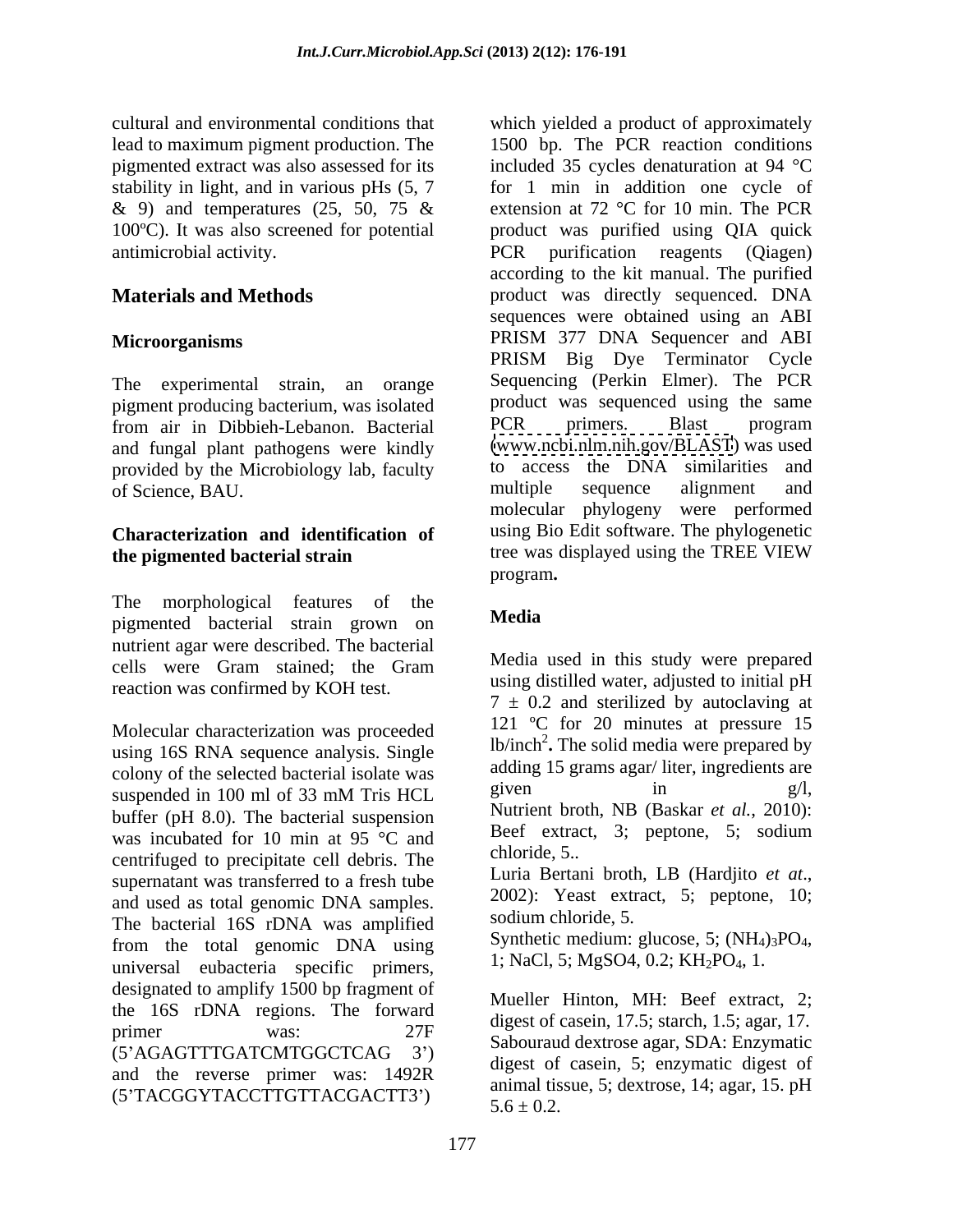### **Inocula preparation, cultivation and growth determination**

Seed cultures were prepared by inoculating 100 ml Erlynmeyer flask containing 30 ml nutrient broth by a extract was measured within visible a loopfull from a single colony and shaken at 150 rpm at 30 °C till bacterial growth reached OD  $_{550 \text{ nm}} = 1$ . Two percent Chemical identification inoculum size from the seed culture was introduced into 250 ml Erlenmeyer flasks containing 50 ml of sterile growth medium (pH adjusted to 7). Inoculated flasks were incubated in shaking incubator (150 rpm) at 30 °C for three days in light (unless

The culture medium was centrifuged at 6000 rpm for 15 minutes to separate cells from the culture medium. The harvested cells were washed twice and centrifuged. The harvested wet cell pellets were used for pigment extraction and for growth determination after drying at 60 °C till

methanol, methanol, ethanol, petroleum ether & ethyl ether) were investigated for their ability to extract the intracellular water insoluble pigment. Pigment extraction from the harvested cells was done in dim light. The wet cell pellets were suspended with the most potent solvent (absolute methanol), subjected to vigorous vortexing for 1 minute, followed by a resting period for 10 minutes then centrifugation for 15 minutes at 6000 rpm.<br>
The process was repeated till the cell  $\&$  Caserhati, 2002). The chromatogram The process was repeated till the cell pellets became colorless (Khanafari *et al*., Investment in the term is the state of the state of the state of the state of the state of the state of the state of the state of the state of the state of the state of the state of the state of the state of the state of t

## **Spectrophotometric analysis**

The absorption spectrum of pigment wavelength region 400 - 690 nm.

## **Chemical identification**

otherwise indicated). The bacterial extract was chemically tested to detect the presence of carotenoids. 1 g dry weight of harvested cells was extracted with 10 ml chloroform in a test tube with vigorous shaking. The resulting mixture was filtered and few drops of 85 % sulfuric acid were added. A blue color appeared at the interface indicated the presence of carotenoids (Mrak *et al*., 1949; Karrer & Jucker, 1950; Ajayi *et al.*, 2011).

## **Pigment separation**

constant weight was obtained. Methanolic extracts of pigment was **Pigment extraction then** two ml were transferred to 5 ml Different solvents (acetone, absolute volume of 90% methanol. After vigorous concentrated using a rotary evaporater, petroleum ether and partitioned with equal shaking in a separatory funnel, the hypophase and epiphase obtained were further analyzed using TLC.

> Silica gel coated on plastic sheets were used as stationary phase. Few drops from each phase were spotted on the base line of the TLC plate and then the plate was placed inside presaturated TLC chamber containing a mobile phase (methanol: benzene: ethyl acetate 5: 70: 25) (Forgacs & Caserhati, 2002). The chromatogram was analyzed visually for banding patterns and the spots were marked. Relative Rf values were calculated using the following formula: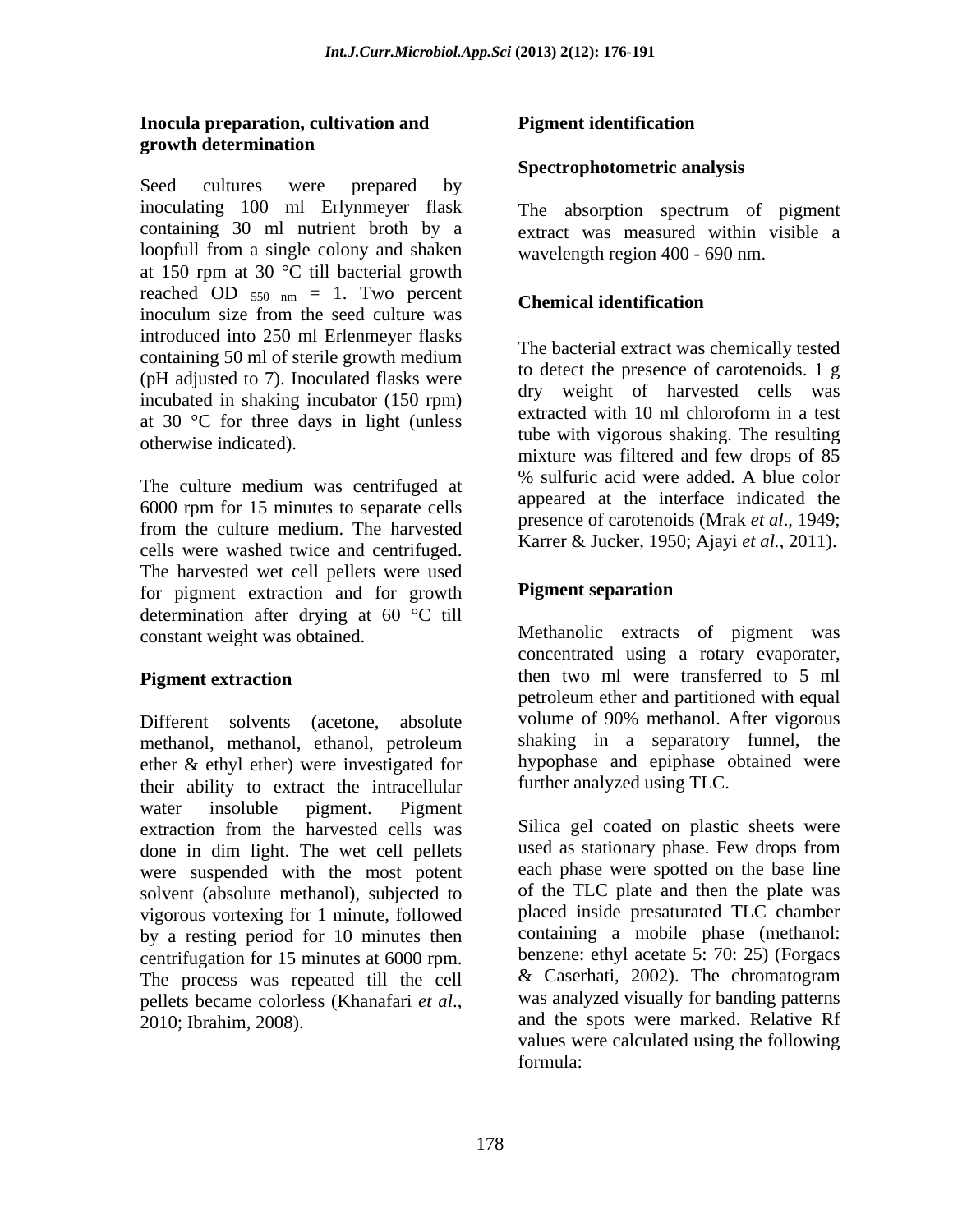# Distance traveled by the substance Distance traveled by the solvent

# **Stability assessment of the pigmented**

Stability of the methanolic extracted<br>numeral variation is **Carotenoids determination** pigment was tested after incubation in different temperatures (25, 50, 75 & 100  $\rm{°C}$ ) for five hours, various pH (5, 7 & 9), as well as in light and dark for 24 hours. Was determined a was determined absorbance of extracted nigment was equation: The absorbance of extracted pigment was equation:<br>measured at wavelength 450 nm and the  $A \times V$   $M \times 10^4$ measured at wavelength 450 nm and the loss of color was calculated according to

the following equation:<br>
Color loss (%) =  $\frac{OD i - OD t}{OD i} \times 100$ 

# **Antimicrobial effect of the pigmented extract Optimization of culture conditions**

The antimicrobial effect of the extract was The effect of several factors on growth and (*E coli, Klebsiella* sp.*, Staphycococcus*

Sensitivity testing using disc diffusion days), effect of incubation temperature method was carried on Mueller Hinton (25, 30 & 37 °C), effect of pH of culture medium for bacterial antibiograms, and on medium (4, 5, 6, 7, 8, 9 & 10), effect of sabouraud dextrose agar for fungal culture volume (30, 40, 50 & 60 ml/ 250 antibiograms. Sterile discs were soaked with the filter- sterilized pigmented size percentage  $(1, 2, 4, 6 \& 8 \%)$ , also the extract, and added to the petri dishes on effect of light & dark incubation was also which microbial isolates were plated. The investigated. Statistical analysis using one control disks were prepared by saturating way ANOVA and student's T-test were sterile discs with absolute methanol performed to detect significance of factors (Amanullah *et al*., 2011). The plates were incubated for 24 hours at 30°C and 37°C

Rf= for fungal and bacterial pathogens **extract extract extract indicated** the presence of antimicrobial respectively. After incubation period, the plates were checked for inhibition zones formation. The presence of inhibition zone around the discs soaked with pigmented extract but not around the control discs activity.

## **Carotenoids determination**

Total carotenoid content of bacterial cells was determined according to the following equation: equation:

Carotenoid  $_{\text{ug/g}} =$  **E1%**  $\times$  *W*(*g*);

Color loss (%) **OD i**  $W = \text{volume of extract;}$ <br>  $W = \text{dyn weight of bacterial cells;}$ <br>
Where ODi = Initial OD; & ODt= OD at  $10^4$  = conversion factor to obtain time (t)  $\qquad \qquad \text{concentration in units of } \mu \text{g/g (Rodriguiz-}$ A= absorbance at 450 nm; V= volume of extract; W = dry weight of bacterial cells:  $10^4$  = conversion factor to obtain Amaya & Kimura, 2004; Rivera & Canela, 2012).

tested against several bacterial pathogens pigment production by the isolated *aureus* & *Erwinia* sp.) as well as against included: effect of culture media (Luria five plant fungal pathogens (*Penicillium*  Bertani broth, nutrient broth and a sp.*, Alternaria* sp.*, Botrytes* sp.*, Fusarium* synthetic medium), effect of static and sp., & *Sclerotium* sp.). shaken conditions (100 & 150 rpm), effect bacterium was investigated, these of incubation period (1, 2, 3, 4, 5 & 6 ml Erlynmeyer flask), effect of inoculum affecting pigment production.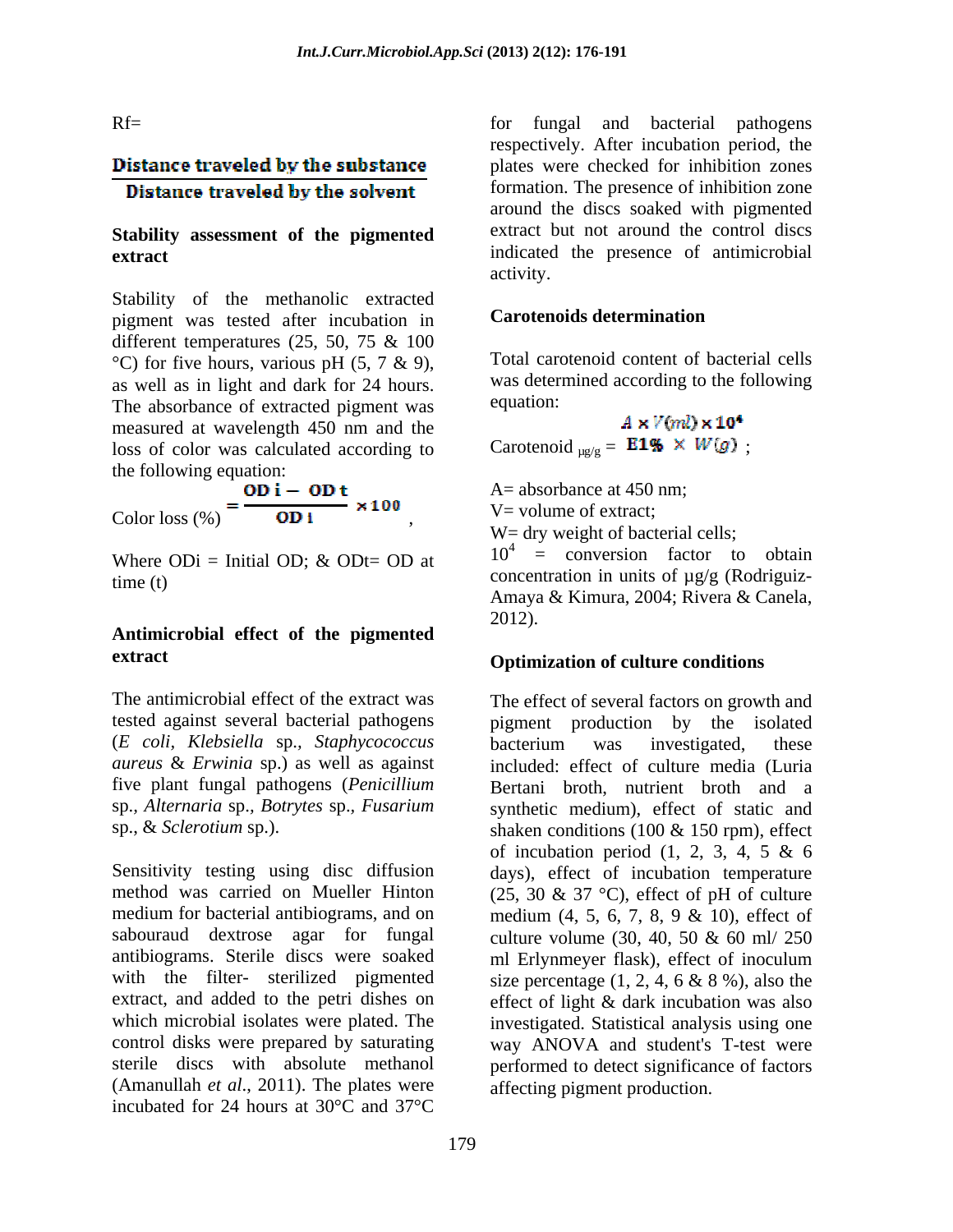## **Isolation, phenotypic and molecular characterization of the bacterial isolate**

An orange pigmented bacterium isolated present findings, methanol was used for from air and purified was described on nutrient agar plates. The colonies of the isolate were  $\overline{2}$  mm in diameter with a *et al.*, 2003), a marine *Micrococcus* sp.<br>regular circular form entire margin (Ibrahim. 2008), and *Rhodobacter* regular circular form, entire margin, glistening surface, viscous texture, and convex elevation. Gram staining followed by microscopic examination and confirmed by KOH test, revealed that the **Pigment identification** bacterial isolate was Gram positive cocci arranged in pairs. The molecular **Spectrophotometric identification of the** characterization of the isolate revealed methanolic extract 97% similarity to *Exiguobacterium aurantiacum* and was referred to as The methanolic extract of E. *aurantiacum* 1). The sequence was submitted to<br>GenBank and it is available under the

# **The effect of different solvents on**

*Exiguobacterium aurantiacum* FH was days. Then the colored cell pellets were separated by centrifugation from the solvents (used individually or in mixture) that most carotenoids absorb light were investigated for their ability to extract the non water soluble orange pigment from the wet cell pellets. The<br>neglets were totally decelorized when Carotenoids that contain polyene system pellets were totally decolorized when Carotenoids that contain polyene system<br>of 10 or 11 double bonds show a three absolute methanol was utilized.

Suhnel et al. (2009) mentioned that the intermediate distance from the other two chemical composition of the pigment<br>bands, thus form broad bands having fine extracted directly influences the choice of organic solvent and yield. Carotenoids are lipophilic and soluble in organic solvents, such as chloroform, hexane, acetone, petroleum ether, etc. (Belitz *et al*., 2004;

**Results and Discussion** Lee & Schwartz, 2012). Britton (1985) and Fikselova et al. (2008) recommended water miscible organic solvents, such as ethanol, methanol and acetone, to extract carotenoids. In accordance with the present findings, methanol was used for carotenoids extraction from several bacterial species; *Kocuria polaris* (Reddy *et al*., 2003), a marine *Micrococcus* sp. (Ibrahim, 2008), and *Rhodobacter sphaeroides* WL-APD911 (Wu & Liu, 2011).

# **Pigment identification**

# **methanolic extract**

*Exiguobacterium aurantiacum* FH (Figure. FH, analyzed spectrophotometrically by GenBank and it is available under the length region 400-690 nm, demonstrated accession number KC699817. the presence of a shoulder peak with **pigment extraction** absorption spectrum of a carotenoid. cultivated in nutrient broth medium for  $3 \times 1900$  m the visible region between 400 and culture medium. Polar and non polar  $\frac{01}{2}$  carolenoids. Bridoux (2008) mentioned The methanolic extract of *E. aurantiacum* scanning the absorbance within a wave maximum absorbance at  $\lambda = 463$  (Figure. 2) which was a typical pattern of absorption spectrum of a carotenoid. Liakopoulou-Kyriakides and Kyriakidis (2002) mentioned that carotenoids absorb light in the visible region between 400 and 500 nm; and the obtained absorption spectra can be used for the identification of carotenoids. Bridoux (2008) mentioned that most carotenoids absorb maximally at three wavelengths thus resulting in a three peak spectra.

> Carotenoids that contain polyene system of 10 or 11 double bonds show a three banded absorption spectrum, in which the band of maximum intensity is located at an intermediate distance from the other two bands, thus form broad bands having fine details of a shoulder (Fieser, 1950).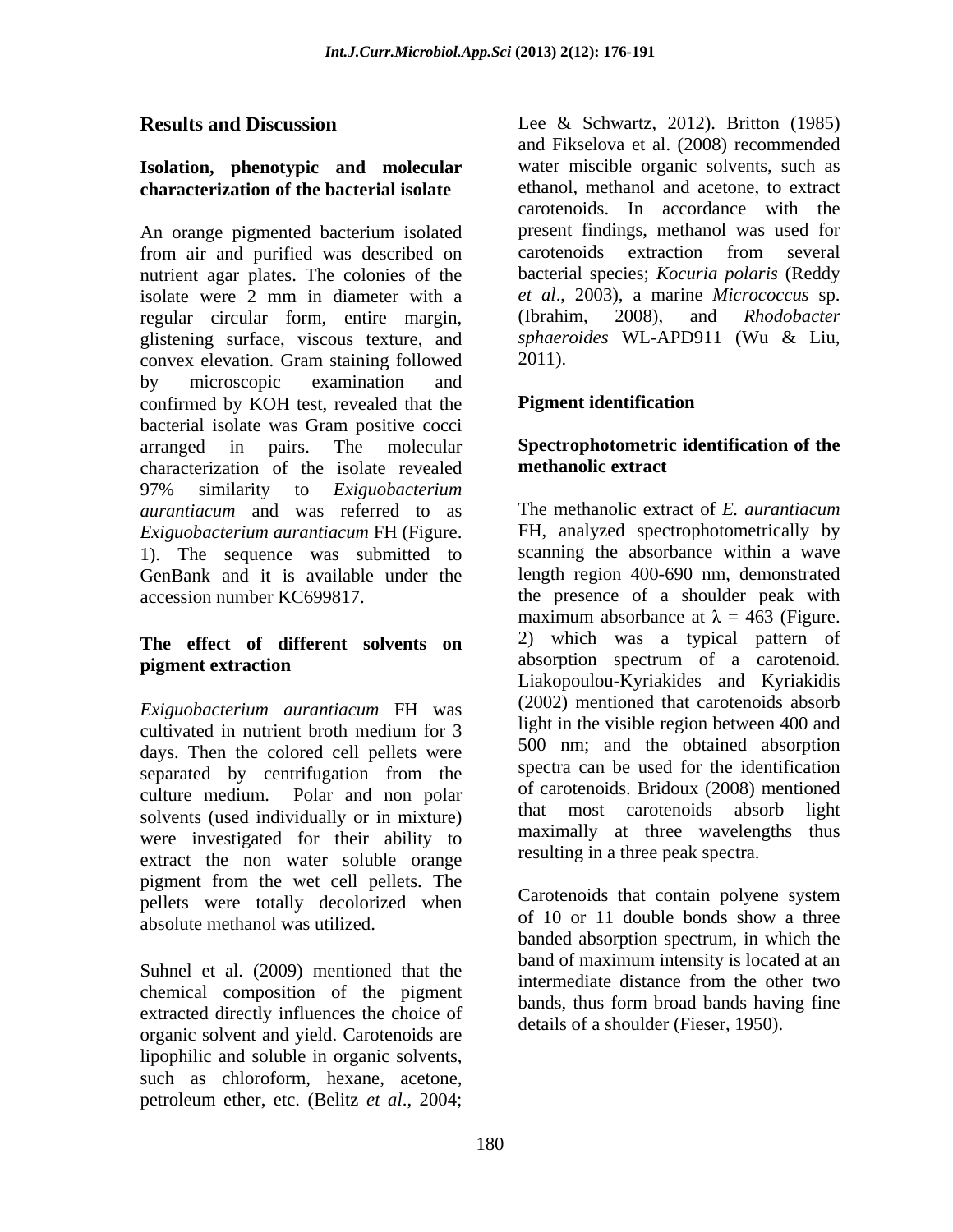### **Figure.1** Phylogenetic relationships among representative experimental isolate and the most related bacteria based on 16S rRNA sequences



**Figure.2** Visible spectra of the extracted pigment

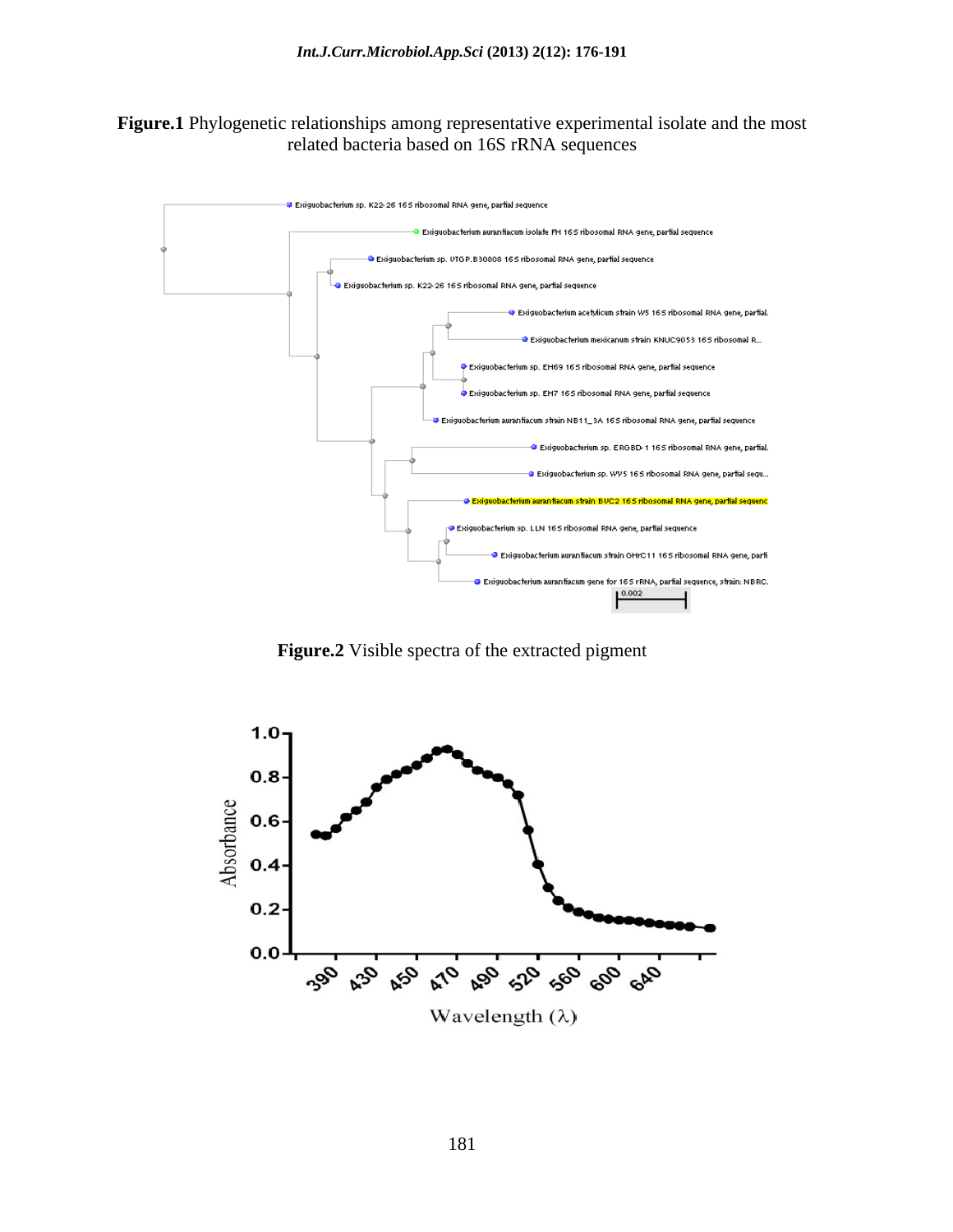

**Figure.3** Diagram of TLC chromatogram showing; (H) hypophasic and (E) epiphasic carotenoids



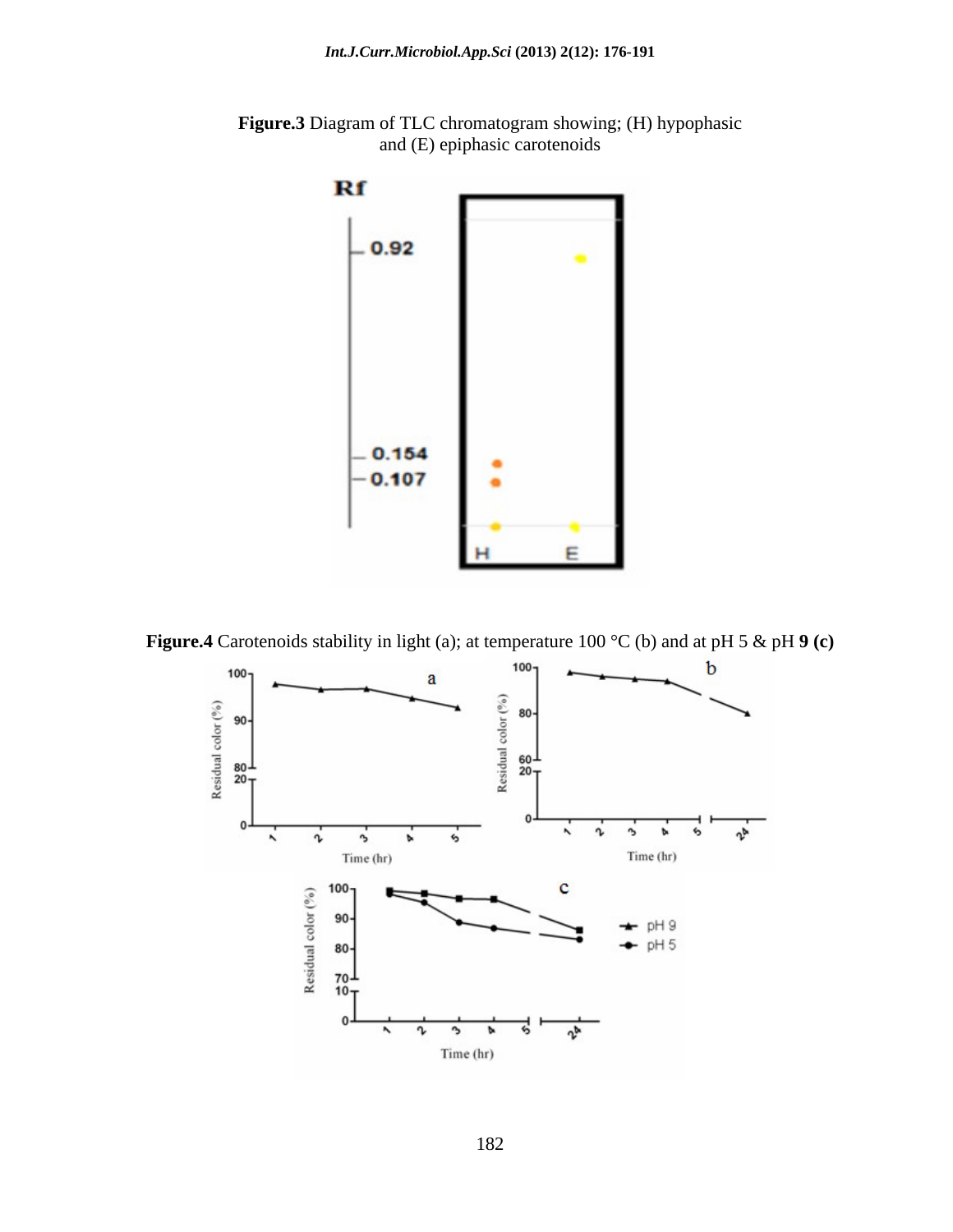Mrak et al (1949), Karrer & Jucker (1950), presence of at least one carotene and 2 and Ajayi et al (2011) mentioned that the dihydroxylated xanthophylls (Figure. 3). appearance of blue or violet ring at the The separation of the pigmented extract interface between pigment extract and under investigation was based on the concentrated sulfuric acid indicates the number of their functional (-OH) group. presence of polyene pigments and it is Mishra and Singh (2010) mentioned that confirmatory for the presence of carotenes aren't retained and they migrate carotenoids. Similarly, the chloroform extract of *Exiguobacterium aurantiacum* FH, exhibited dark blue coloration upon an intermediate distance while the addition of concentrated sulfuric acid dihydroxylated compounds remain close which revealed the presence of to the baseline of the chromatography carotenoids. The production of carotenoids by *Exiguobacterium acetylicum* and Exiguobacterium sp., and **Antimicrobial effect of extracted** *Exiguobacterium aurantiacum* was previously reported by Kim et al. (2007), Asker et al (2012) & Sasidharan et al (2013) respectively. antimicrobial effect of the carotenoids

The addition of concentrated carotenoids, inhibition zones equivalent to 10 mm, 11 extracted from *Exiguobacterium*  mm and 10 mm respectively. Tao et al. *aurantiacum* FH into equal volumes of (2010) mentioned that carotenoids petroleum ether and 90% methanol allowed their separation into upper antifungal activity against *Saccharomyces* petroleum ether layer (epiphase) which contained the carotenes, and lower 90% methanol layer (hypophase) which soluble pigment extracted from citrus peel contained the xanthophylls. Vallentyne (1956) elaborated that the reason for such classification is based on the structural basis of carotenes and xanthophylls, the former doesn't contain any hydroxyl group while the latter contains two hydroxyl groups. Carotenoids contained two or more hydroxyl groups occupy the carotenoids. The methanolic extract of *E.*  hypophasic layer and those without *aurantiacum* FH maintained residual color hydroxyl group occupy the epiphase equivalent to 80.21 % after exposure to (Karrer & Jucker, 1950; Vallentyne, 1956;

**Chemical identification of the extracted** Fogg & Belcher, 1961). The epiphasic and **pigment** hypophasic layers, analyzed by Thin Layer Chromatography (TLC), revealed the with the solvent front, while monohydroxylated compounds migrate to an intermediate distance while sheet.

## **Antimicrobial effect of extracted carotenoids**

**Carotenoids separation into carotenes** methanolic extract demonstrated varying **and xanthophylls**  fungicidal effect against *Fusarium* sp., The work was extended to evaluate the produced by *E. aurantiacum* FH. The *Penicilium* sp., and *Alternatria* sp. with (2010) mentioned that carotenoids extracted from *Shatian pumello* had *cerevisiae* and *Rhizopus oryza*. Ma et al. (2004) also mentioned that the ether had strong antifungal activity against *Penicillium* sp..

## **Stability of carotenoids extract**

One of the main concerns of this study is to examine the stability of the produced *aurantiacum* FH maintained residual color light for 24 hours. A good stability was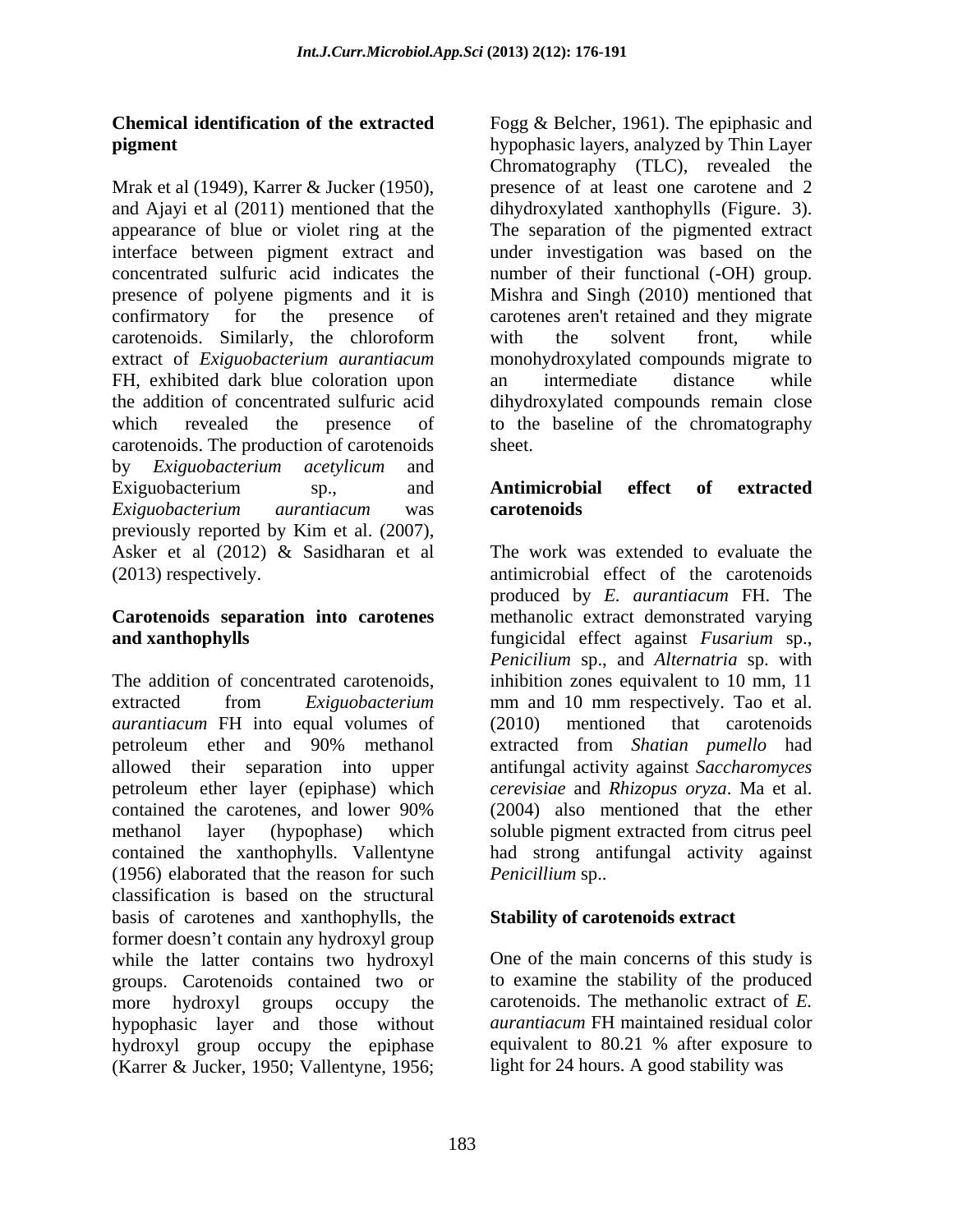



**Figure.6** Effect of incubation conditions on growth and carotenoids production



**Figure.7** Effect of incubation time on growth and carotenoids production

![](_page_8_Figure_6.jpeg)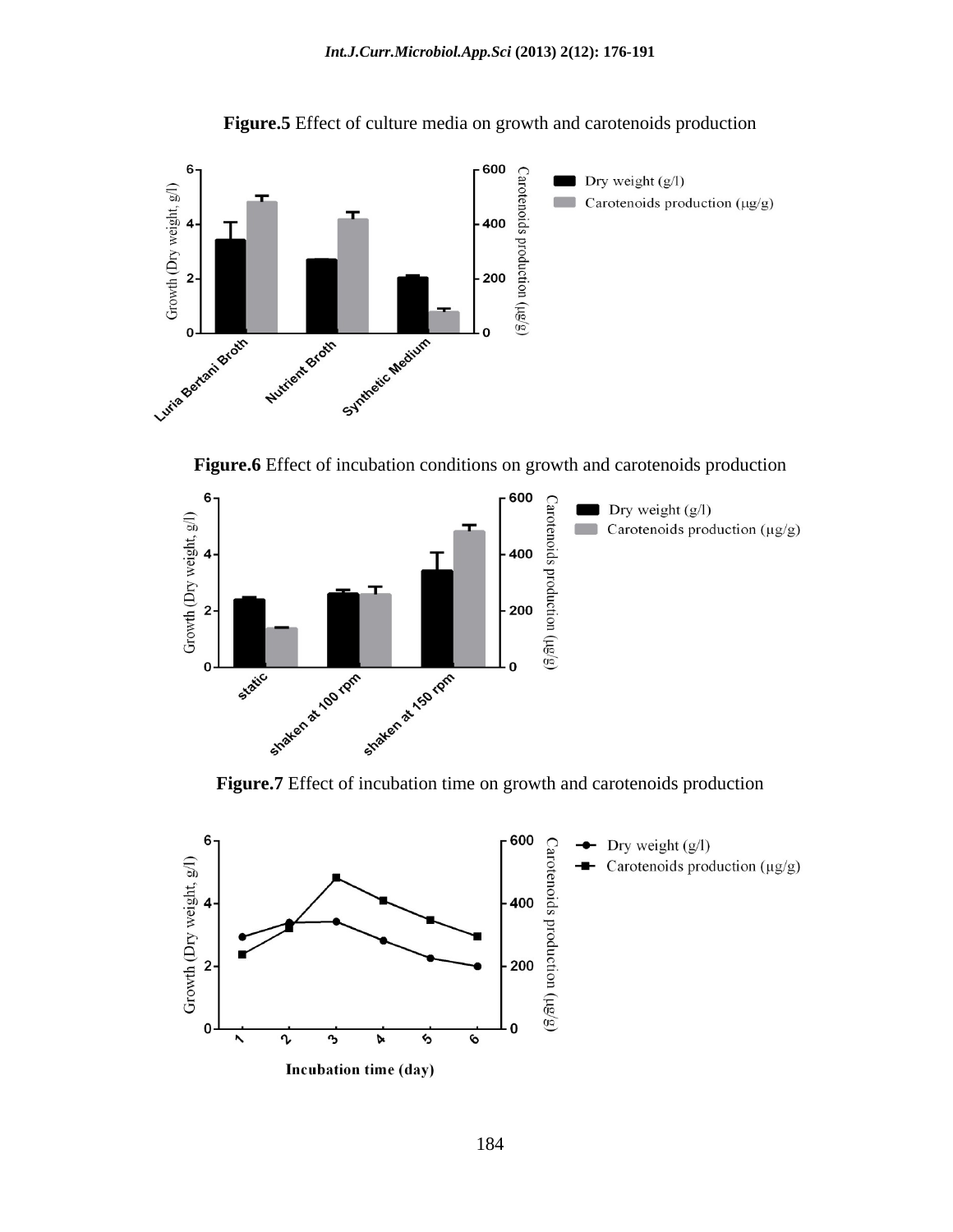![](_page_9_Figure_1.jpeg)

**Figure.8** Effect of pH of culture medium on growth and carotenoids production

**Figure.9** Effect of volume of culture media on growth and pigment production

![](_page_9_Figure_4.jpeg)

**Figure.10** Effect of light and dark incubation on growth and pigment production

![](_page_9_Figure_6.jpeg)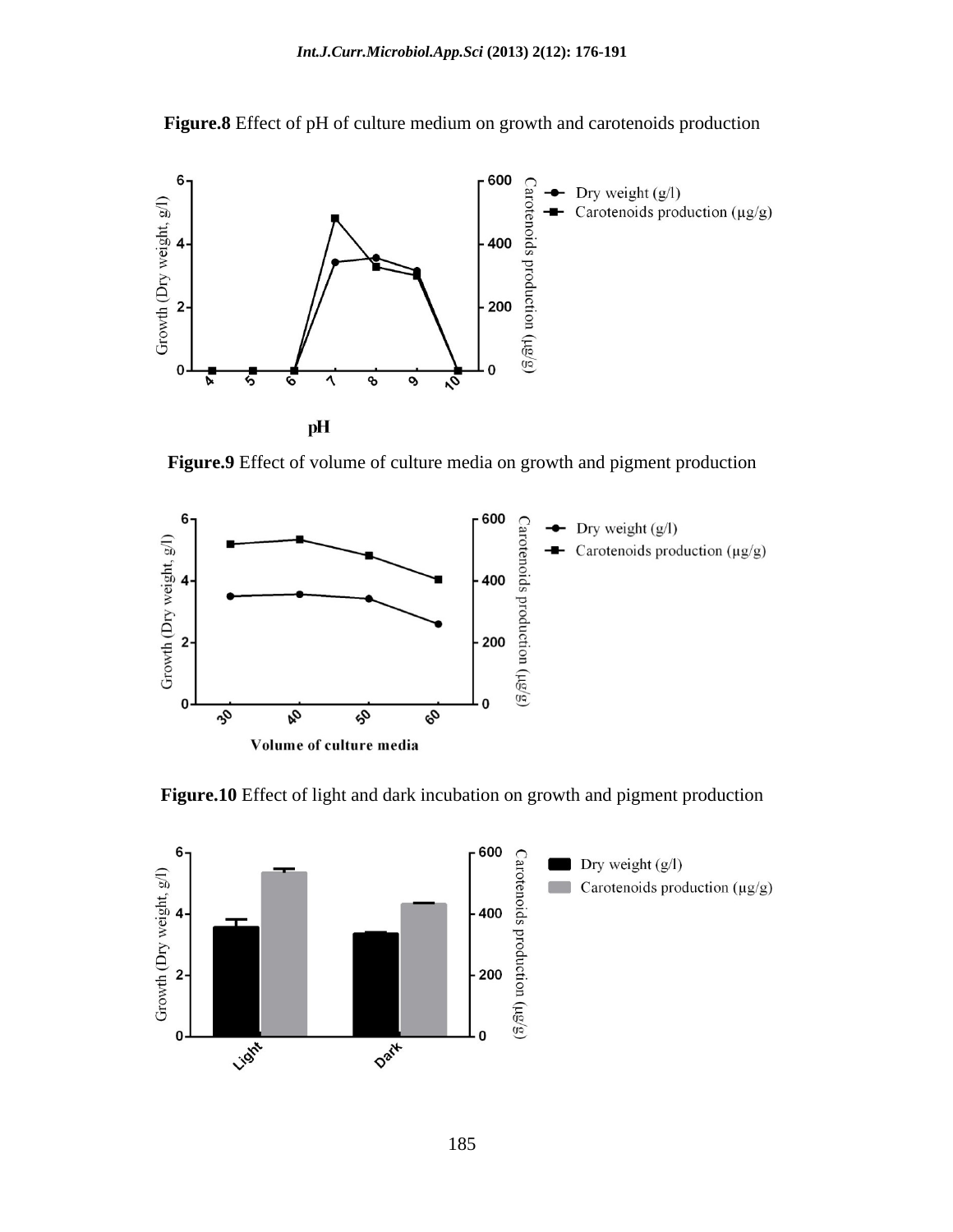100 °C for 5 hours with only 7.04 % color *purpureus*, *Phaffia rhodozyma*, and hours exposure to pH 5 & 9 respectively 1997; Joshi et al., 2003; Attri & Joshi, (Figure. 4). Kaur et al. (2009) monitored 2005; Joshi et al., 2011; El Banna et al., while residual color equivalent to 35 % light in presence of air (Mackey, 2000). was recorded after 48 hours of exposure to<br>direct sup light. The loss of color is due to <br>Exiguobacterium aurantiacum FH direct sun light. The loss of color is due to the presence of polyene chain which renders carotenoids unstable; therefore, susceptible to oxidation and geometrical is enhanced in presence of light, heat and<br>acidic medium (Dutta et al. 2005) code and the error with growth and carotenoids

media, such as Luria Bertani medium oxygen (Ibrahim, 2008; Valduga et al., (3.43 g/l; 482.82 µg/g**)** and nutrient broth  $(2.68 \text{ g/l}, 418.99 \text{ µg/g}),$  than when grown maximum production of secondary presence of complex organic nitrogen *Flavobacterium* sp. (Masetto *et al*., 2001). sources (peptone, soy peptone, soy bean chloride). Previous studies reported that & Beshkova, 2009). Moreover, Maniyom *Monascus* sp, and *Rhodototula* sp.,

obtained after exposure to a temperature *Sarcina* sp., *Cryptococcus* sp., *Monascus*  loss; whereas residual color equivalent to Bacillus sp. required a production medium 83.24 and 86.27 % were recorded after 24 that is too complex (Sandhu & Joshi, the stability of pigments extracted from 2012). These observations may be the yeast *Monascus purpureus* MTCC attributed to the protective role of 410, they found that the ethanolic extracts carotenoids in microorganisms against retained good stability at temperatures peroxides which may be produced after below 70 °C within a pH range from 6-8, exposure of a complex growth medium to *purpureus*, *Phaf ia rhodozyma*, and 1997; Joshi *et al*., 2003; Attri & Joshi, 2005; Joshi *et al*., 2011; El Banna *et al*., 2012). These observations may be light in presence of air (Mackey, 2000).

isomerization from trans to cis form which  $138.68 \mu g/g$  to shaken conditions at acidic medium (Dutta *et al*., 2005). **Optimization of growth and carotenoids**  $\mu$ g/g and 3.43 g/l, 482.82  $\mu$ g/g **production respectively** (Figure. 6); The data revealed Several factors affecting the growth and yields were obtained shaken cultures at carotenoids production by *E. aurantiacum* 150 rpm. This could be attributed to the FH were investigated. Growth and aeration which was beneficial to the pigment production were higher when the growth and performance of microbial cells experimental strain was grown in complex by improving the transfer of substrates and in synthetic medium (2.05 g/l, 78.96 µg/g) metabolites by *Rhodobacter sphaeroides* (Figure. 5). The microbial growth and the MSB 57 was obtained when agitation rate accumulation of carotenoids in cells was set to 150 rpm. Shaken conditions requires complex media (Schaechter, were found to be favorable for pigment 2009). Bhosale & Gadre (2001) found that production by other bacterial sp. such as *Exiguobacterium aurantiacum* FH exhibited an increase in growth as well as in carotenoids production as the incubation conditions changed from static (2.41 g/l, 138.68 µg/g) to shaken conditions at different agitation rates (100 rpm and 150 rpm) with growth and carotenoids production equivalent to 2.62 g/l, 259.77 µg/g and 3.43 g/l, 482.82 µg/g that maximum growth and carotenoid oxygen (Ibrahim, 2008; Valduga *et al*., 2009). Juneius et al. (2012) reported that maximum production of secondary

meal and urea) in culture medium resulted Similar findings were also reported for in higher accumulation of carotenoids by a yeasts (*Rhodorula* sp. and *Phaffia* sp.) as mutant of *Rhodotorula glutinis* as they exhibit maximal growth and pigment compared with inorganic sources production when incubated within an (ammonium sulphate and ammonium agitation range of 180-900 rpm (Frengova microbial pigments produced by & Markx (2012) demonstrated that an & Beshkova, 2009). Moreover, Maniyom increase in agitation rate from 400 rpm to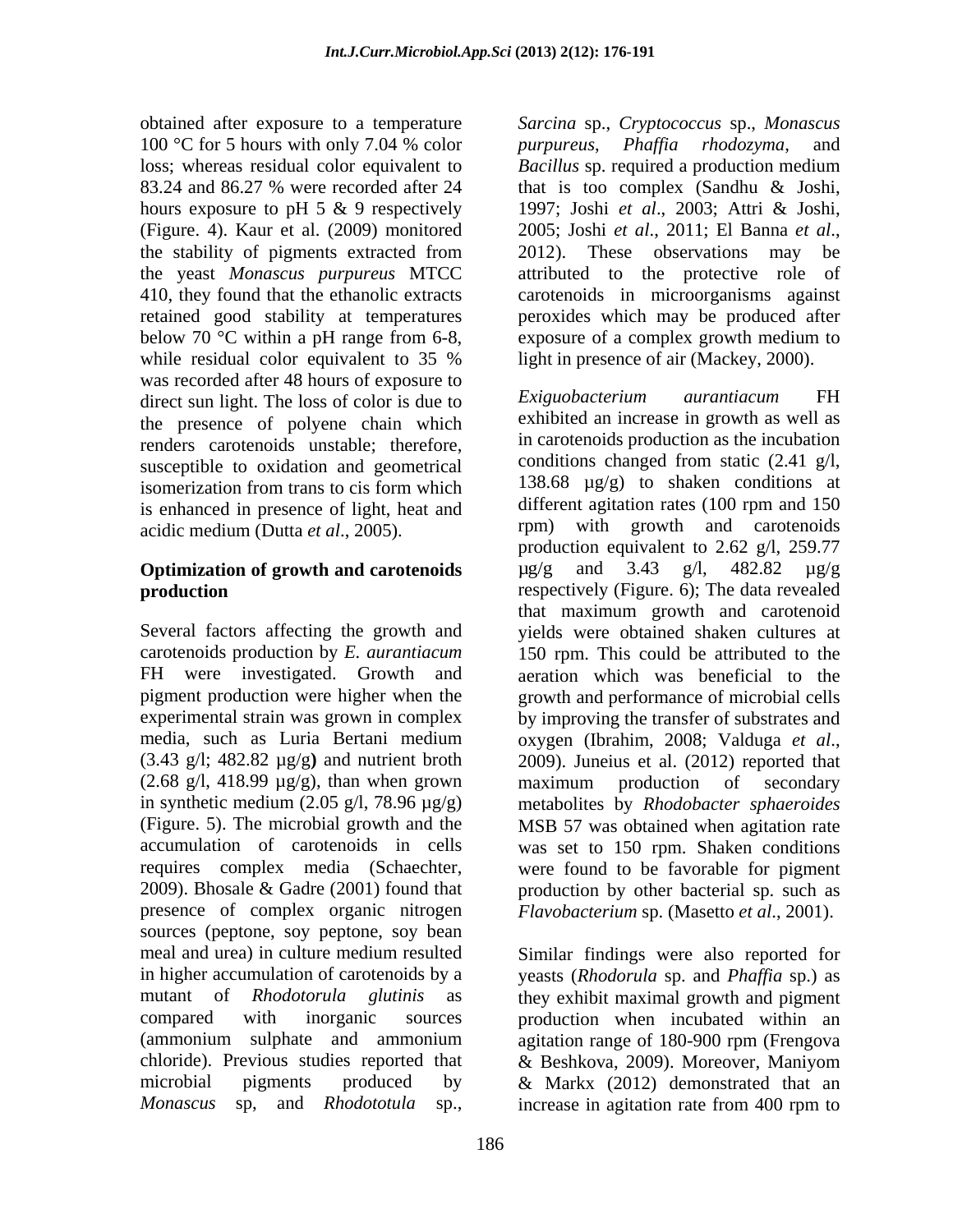The time course of carotenoids production maximum pigment production at 30 °C by *Exiguobacterium aurantiacum* FH is was recorded by *Serratia* sp. and displayed in Figure. 7. Maximum growth *Micrcococcus* sp. (Hardijito *et al*., 2002 and carotenoids production by and Ibrahim, 2008). *Exiguobacterium aurantiacum* FH were reached after three days, extending incubation period beyond the optimum growth and carotenoids production by *E.*  incubation time resulted in decline in both *aurantiacum* FH was also investigated. It growth and pigment production. Microbial pigments, as secondary metabolites, are produced during stationary or late log broduction within pH range 7 to 10, phase by a variety of microorganisms bowever, maximum carotenoids (Kaur *et al*., 2009). *Exiguobacterium*  production equivalent to 482.82 µg/g was *aurantiacum* FH reached stationary phase obtained at pH 7, while maximum growth after 48 hours which coincided withwith equivalent to 3.57 g/l was recorded at pH 8 the results recorded by Mohanty  $\&$  (Figure. 8). Gee et al (1980) reported that Mukherji (2008) for another strain of *E*. the growth of *Exiguobacterium aurantiacum*. Also, the study of Attri & *aurantiacum* occurs at pH above 6.5. Also, Joshi (2006) showed that maximum *Exiguobacterium oxidotoleranse* exhibited growth and pigmentation of *Chromobacter* growth within pH range 7-10 (Yumoto *et*  sp. were recorded after 2 days. Rea et al. *al*., 2004) and maximum growth for a (2010) explained the delay in secondary psychrotrophic *Exiguobacterium* sp. was metabolites production by the utilization obtained at pH 8 (Thankamani & Lipin of carbon mainly for primary metabolism. Dev, 2011). No growth or minimal growth

The estimation of growth and carotenoids production by *Exiguobacterium*  bacteria (Joshi *et al*., 2011). In accordance *aurantiacum* FH incubated at different to the data obtained, optimum growth and incubation temperature (25, 30 & 37 °C) pigment production at pH 7 were recorded revealed that maximum growth and for Serratia marcescens, Halorubrum pigment production were obtained at *sodomense* ATCC 33755, Halobacterium temperature 30°C, lower results were sp. TM (Asker & Ohta, 1999; Hardijito *et*  obtained at 25 and 37ºC (Data not *al*., 2002; Yusef *et al*., 2004; Khanafari *et*  shown). Temperature is one of the most al., 2010). important environmental factors affecting the growth of microorganisms and it causes changes in many biosynthetic pathways, such as carotenoid biosynthesis growth and pigment production were (Khodaiyan *et al*., 2007). Pigment obtained when *E. aurantiacum* FH was production is related to the specificity of each microorganism and its optimum ml of culture medium (Figure. 9). It was temperature and incubation conditions. The reported that the variation in the medium

1200 rpm increased pigment production by Exiguobacterium sp. PMA grew *Monascus* sp. maximally when incubation temperature was set to 30 °C (Arora *et al*., 2012), while and Ibrahim, 2008).

1900 mointenessed pigenon production by  $\frac{1}{2}$  range obtained in the results of the results of the results of the results of the results of the results of the results of the results of the results of the results of the The effect of pH of culture medium on was noticed that the bacterial isolate exhibited growth and carotenoids however, maximum carotenoids the growth of *Exiguobacterium*  would occur at pH 4 and below unless the bacterial isolate belongs to acid tolerant for *Serratia marcescens*, *Halorubrum sodomense* ATCC 33755, *Halobacterium al*., 2010).

reported that the variation in the medium The effect of different volume of culture medium was also studied; maximum incubated in 250 ml flasks containing 40 ml of culture medium (Figure. 9). It was reported that the variation in the medium volume controlled the growth and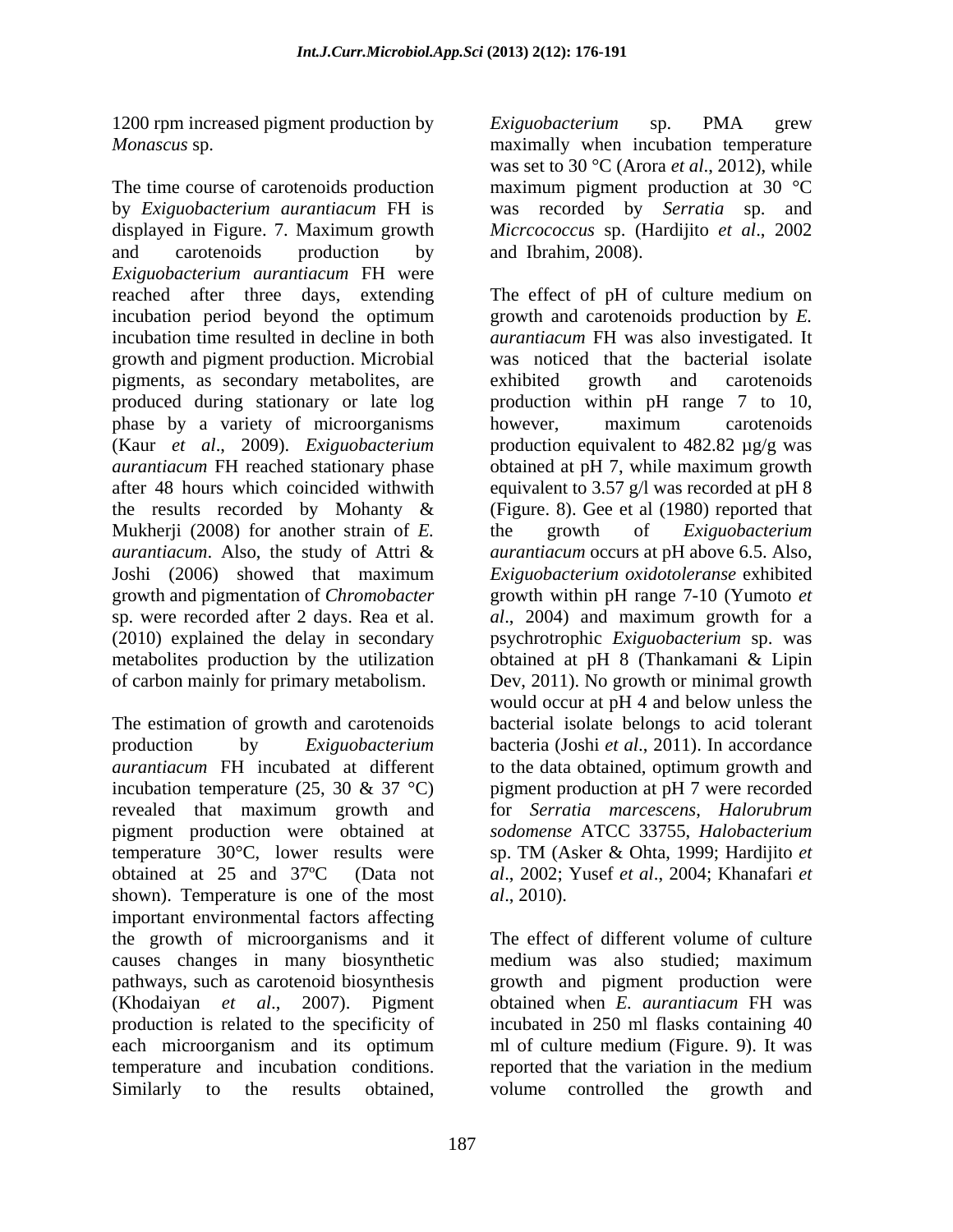The influence of inoculum size was tested. metabolite which enhances carotenogenic It was noticed that 2% inoculum size was enzyme or inactive the repressors of conducive to maximum carotenoids carotenogenesis (Batra 1967). production by *E. aurantiacum* FH, while maximum growth was obtained when Statistical analysis using one way flasks were fortified with 6% inoculum size (Data not shown). Hamdi et al. (1997) statistically significant effect on found that the optimum pigment carotenoid production by E. *aurantiacum* production by *Monascus purpureus* was FH except the volume of culture medium recorded when 2 % inoculum was added to culture medium. Ji et al. (2012) and Babitha et al. (2007) mentioned that high inocula sizes may increase biomass but Lebanese strain that produced both decreases pigment production, the carotenes & xanthophylls, exhibited high inhibition of pigment formation was due to carotenoid production (534.51 µg/ g dry the lack of some substances in culture weight cells) which makes it worth medium which were consumed by the high investigation for pigment production on bacterial biomass.

To elucidate the effect of light on **References** carotenoids production, *E. aurantiacum* FH was incubated under the previously mentioned optimized conditions in light and dark. Growth and carotenoids blocoloriants in toodstuff and food industry. production were equivalent to 3.57 g/l, 534.51  $\mu$ g/g respectively in light. These yields were higher than that obtained in dark incubation (3.36 g dry weight/l, 432.52 µg carotenoids/g dry weight) (Figure. 10) which was analogous to what was mentioned that carotenogenesis is a photoregulated process, light stimulates carotenogenesis in some moulds of *Triphala* against bacterial isolates from HIV (*Phycomyces* sp., *Neurospora crasa*, and

carotenoid production by *Agrobacterium*  (Xanthophyllomyces dendrorhous) (Meyer *auranticum* (Yokoyama & Miki, 1995) & Du Preez, 1994; Vázquez, 2001), while and that any increase in the volume of this process is inhibited in other species culture medium beyond the optimum such as *Trichophyton mentagrophytes* and volume caused a decline in both growth *Blakeslea trispora*. These findings indicate and pigment production maybe ascribed to that microorganisms are not affected by the decreases the amount of dissolved light in the same way (Vázquez, 2001). oxygen leading to a decline in growth and Light alters the metabolic activities of pigment production by strict aerobic microorganisms (Baker, 1938; Linden *et*  isolates (Goswami *et al*., 2010). *al*., 1997), and induces carotenogenesis, by the production of photooxidized enzyme or inactive the repressors of carotenogenesis (Batra 1967).

> Statistical analysis using ANOVA revealed that all factors had statistically significant effect on with  $p < 0.05$ .

*Exiguobacterium aurantiacum* FH, a novel industrial scale.

# **References**

- Aberoumand, A. 2011. A review article on edible pigments properties and sources as natural biocolorants in foodstuff and food industry. World J. Dairy.Food Sci. 6: 71-78.
- Ahmad, W.A., Ahmad, W.Y.W., Zakaria, Z.A., and Yusof, N.Z. 2012. Application of Bacterial Pigments as Colorants: The Malaysian Perspective. Springer, New York.
- Ajayi, I.A., Ajibade, O., and Oderinde, R.A. 2011. Preliminary phytochemical analysis of some plant seeds. Res. J. Chem. Sci.1: 58-62.
- Amanullah, S., Chinnakonda, H., Kumar, V.A., and Khatheeja, S. 2011. Antimicrobial activity infected patients. J. Microbiol. 4: S9-S17.
- *Aspergillus*) and yeast *Alvia, F.K., Shahna, A., Melia, K., Shenoy, D.D.*, Arora, P.K., Sharma, A., Mehta, R., Shenoy, B.D., Srivastava, A., and Singh, V.P. 2012.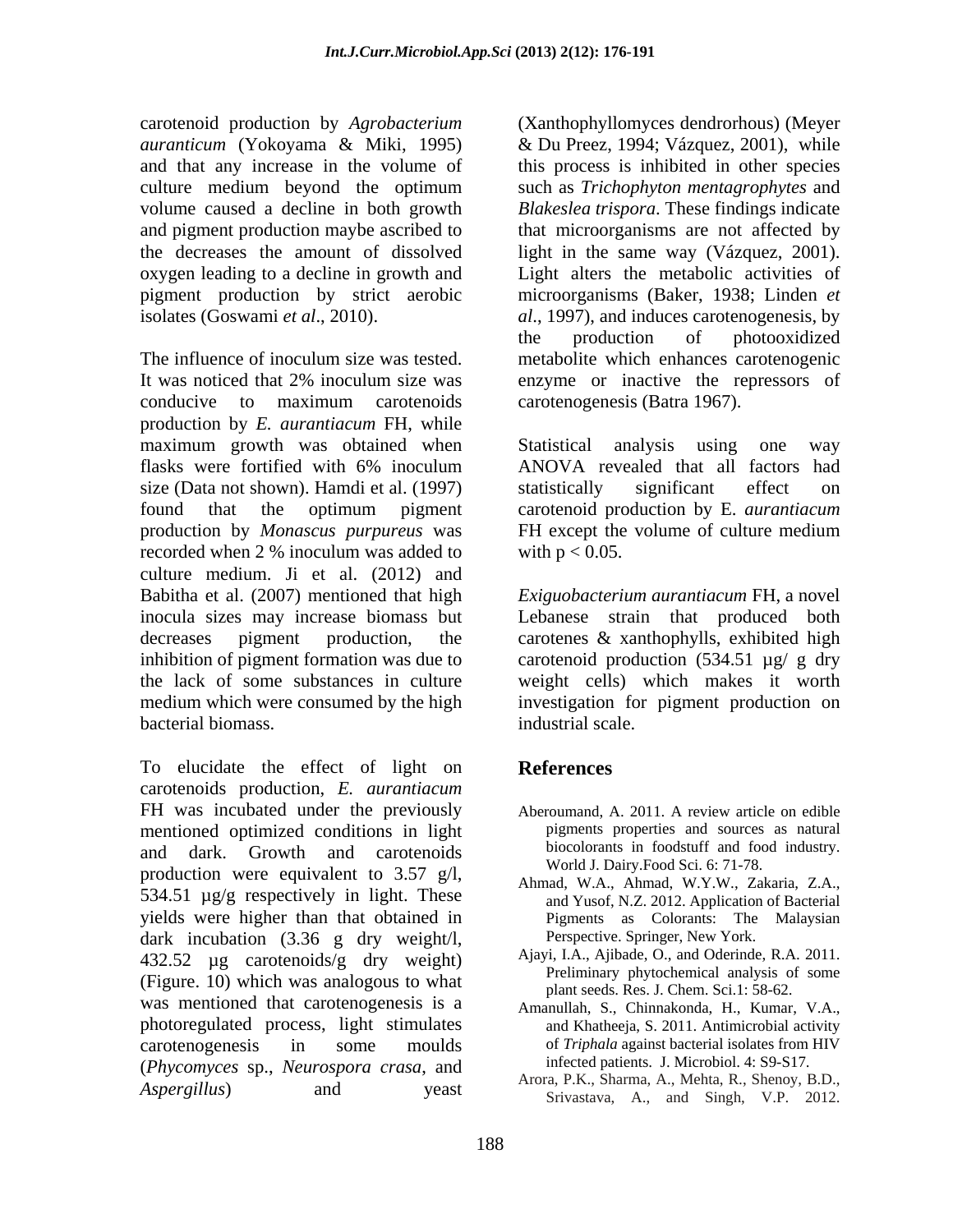Gram positive bacterium, *Exiguobacterium* sp.

- Asker, D., Awad, T.S., Beppu, T., and Ueda, K. bacteria. .ology. 892: 21-60.
- Asker, D., and Ohta, Y. 1999. Production of Fikselova, M., Silhar, S., Marecek, J., and
- Attri, D., and Joshi, V.K. 2005. Optimization of *Micrococcus* species. J.Sci. Industrial Res. 64:
- Attri, D., and Joshi, V.K. 2006. Optimization of from the bottom deposits of an English lake.
- production of pigment by certain bacteria. J.
- Batra, P.P. 1967. Mechanism of photoinduced
- Babitha, S., Soccol, C.R., and Pandey, A. 2007.
- Baskar, V., Madhanraj, P., Kanimozhi, K., Panneervelvam, A. 2010. Characterization of
- Belitz, H.D., Grosch, W., and Schieberle, P. 2004.<br>Food Chemistry.  $3^{\text{rd}}$  ed., Springer, Verlag, Food Chemistry. 3<sup>rd</sup> ed., Springer, Verlag, Hardijito, L., Huq, A., and Colwell, R.R. 2002. The
- Bhosale, P., and Gadre, R.V. 2001. Production of production of pigment by *Serratia marcescens*.<br>
beta carotene by a mutant of *Rhodotorula* Biotechnol. Bioprocess Engineer . 7: 100-104.
- Bridoux, M.C. 2008. Algal biomarkers and their degree, Albany State University of New York. Biotechnol. 7: 9-14.
- Methods in Enzymology: 111, 113-149.
- Dufosse, L. 2006. Microbial production of food Joshi, V.K., Attri, D., and Rana, N.S. 2011.
- Dutta, D., Chaudhuri, U.R., Chakraborty, R. 2005. Structure, health benefits and antioxidants

Metabolism of 4-chloro-2-nitrophenol in a carotenoids. African. J. Biotechnol. 4:, 1510- 1520.

- PMA. Microbial Cell Fact. 11: 150-160. El-Banna, A.A., Abd, El Razek, A., and El-Mahdy, 2012. Isolation, characterization, and diversity production of carotenoids by *Rhodotorula*  of novel radiotolerant carotenoid-producing *glutinis* var. *glutinis*. Food and Nutrition A.R. 2012. Some factors affecting the Sciences. 3,64-71.
- canthaxanthin by extremely halophilic Francakova, H. 2008. Extraction of carrot bacteria. J. Biosci. Bioengineer. 88: 617-621. (*Daucus carota L*.) carotenes under different conditions. Czech. J. Food .26: 268-274.
- apple pomace based medium and fermentation Fieser, L.F. 1950. Absorption spectra of conditions for pigment production by carotenoids, structure, of vitamin A2. The J. Organic Chem. 15: 930-943.
- 598-601. Fogg, G.E., and Belcher, J.H. 1961. Pigments apple pomace based medium and fermentation New Phytol. 60, 129-142. from the bottom deposits of an English lake. New Phytol. 60, 129-142.
- condition for pigment production by Forgacs, E., and Caserhati, T. 2002. Thin-layer *Chromobacter* species. J.Food Sci. Technol. 43: 515-520. advances. J. Liquid .Related .25: 1521-1541. chromatography of natural pigments: New
- Baker, J.A. 1938. Light as a factor in the Frengova, G.I., and Beshkova, D.M. 2009. Bacteriol. 35: 625-631. yeasts of biotechnological importance. J.Indus. Carotenoids from *Rhodotorula* and *Phaffia*: Microbiol. Biotechnol. 36:163-180.
	- carotenoid synthesis. The J. Biol. Chem. 242: Gee, J.M., Lund, B.M., Metcalf, G., and Peel, J.L. 5630-5635. 1980. Properties of a new group of alkalophilic bacteria. J. General Microbiol. 117, 9-17.
	- Solid-state fermentation for the production of Goswami, G., Chaudhuri, S., and Dutta, D. 2010. *Monascus* pigments from jackfruit seed. Effect of pH and temperature on pigment Biores. Technol. 98, 1554-1560. The production from an isolated bacterium. production from an isolated bacterium. Chemical Engineer. Trans.. 20, 127-132.
	- Panneervelvam, A. 2010. Characterization of Hamdi, M., Blanc, P.J., Loret, M.O., and Goma, G. carotenoids from selected strains of 1997. A new process for red pigment Streptomyces sp.. Ann. Biol. Res. 1: 194-200. production by submerged culture of *Monascus purpureus*. Bioprocess Engineer. 17, 75-79.
	- Berlin. **Influence of environmental conditions on the** beta carotene by a mutant of *Rhodotorula*
	- *glutinis*. Appl.Microbiol. Biotechnol. 55: 423- Ibrahim, A.S.S. 2008. Production of carotenoids by 427. a newly isolated marine *Micrococcus* sp. Biotechnol. 7, 469-474.
	- metabolites in the lower food web of the great Ji, H., Jiang, D., and Cao, L. 2012. Optimization of lakes, analyzed by HPLC-PDA/FL, LC-MS fermentation parameters on T-DNA inserted and GC- MS. A thesis submitted in partial *Monascus pyrpureus* mutant MT24 with high fulfillment of the requirements of a PHD pigment production capacity. Res. J. pigment production capacity. Res. J. Biotechnol. 7: 9-14.
- Proquest, USA. Joshi, V.K., Attri, D., Bala, A., and Bhushan, S. Britton, G. 1985. General carotenoid methods. 2003. Microbial pigments. Indian. J. Biotechnol. 2: 362-369.
	- grade pigments. Food Technol. Biotechnol.44, Optimization of apple pomace based medium 313-321. and fermentation conditions for pigment production by *Sarcina* sp.. *Indian* J. Natural Product. Res. 2: 421-427.
	- property and processing and storage of Juneius, C.E.R., Selvin, J., Sabrathnan, B., Asha,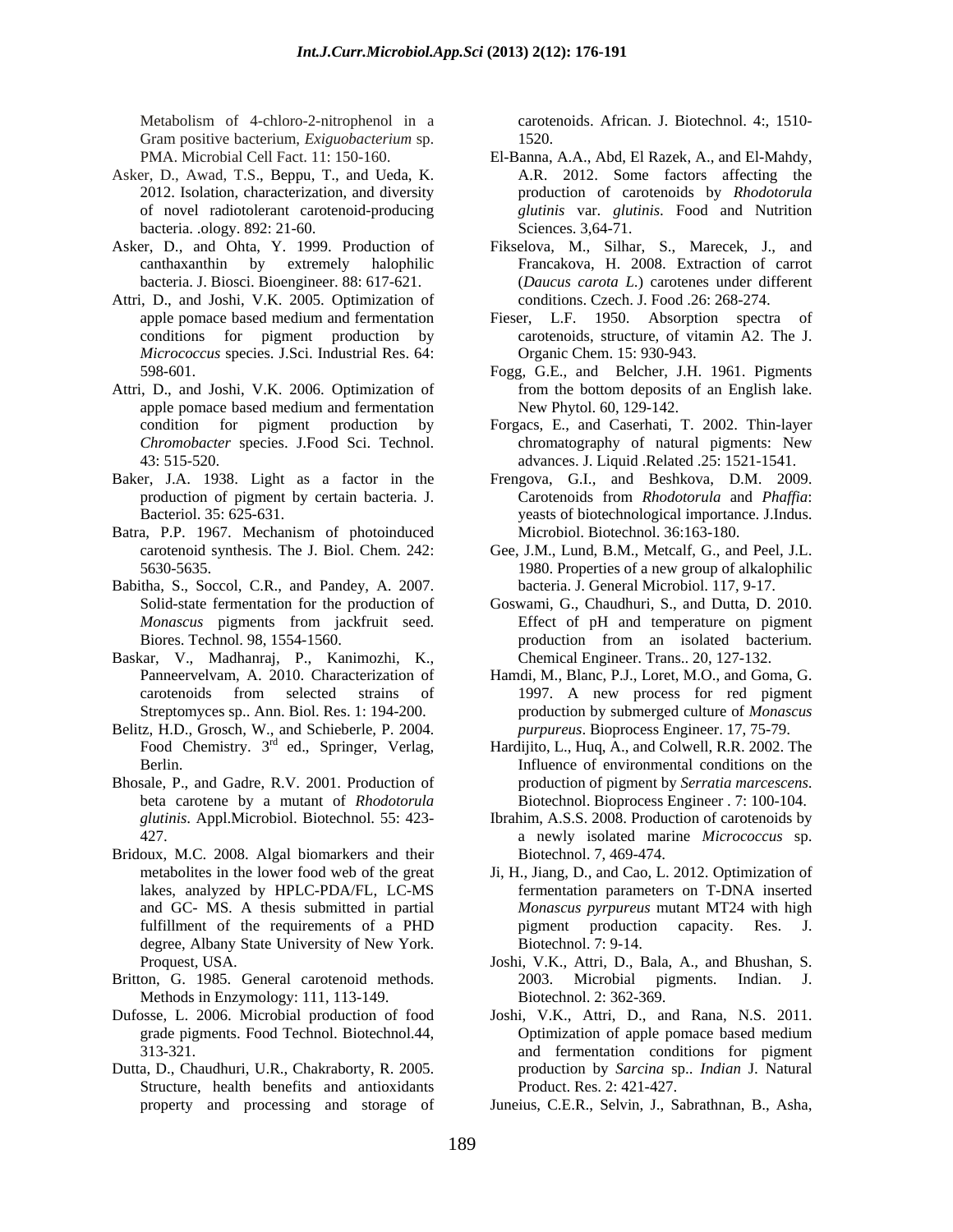*Rhodobacter sphaeroides* MSB 57 - A natural

- Karrer, P., and Jucker, E. 1950. Carotenoids.
- Kaur, B., Chakraborty, D., and Kaur, H. 2009. properties of red pigment from *Monascus purpureus* MTCC 410. The Internet. J.
- Khanafari, A., Khavarinejad, D., and Mashinchian, A. 2010. Solar salt lake as natural
- Mousavi, S.M.A. 2007. Optimization of *natronolimnaea* HS-1 using response surface
- Kim, D., Song, H., Lim, S., Yun, H., and Chung, J. radiation- resistant bacteria and polyphenol and I. Biotechnol. 7: 295-306.
- Lee, J.H., and Schwartz, S.J. 2012. Analysis of Additives.  $2<sup>nd</sup>$  ed., Ötles S (Ed.), CRC press,
- Liakopoulou-Kyriakides, M., and Kyriakidis, D.A. Chemistry: Bioactive Natural Products.Vol.26,
- Linden H, Ballario P & Macino G (1997). Blue light regulation in *Neurospora crassa*. Fungal
- Ma, Q.Y., Chen, C.T., Jing, X.Y., and Yuan, W.X.
- Mackey, B.M. 2000. Injured bacteria. In: 183-187.
- 

D., Pandian, V., and Sathiyanaranan, G. 2012. 1786-1791.

- source of 2-piperidinone, 1-(3, 4, 5, 6- Masetto, A., Flores-Cotera, L.B., Diaz, C., Langly, tetrahydro-2-pyridinyl): A novel inhibitor for E., and Sanchez, S. 2001. Application of a reverse transcriptase of HIV. Central European complete factorial design for the production of J. Experi. Biol. 1: 36-44. zeaxanthin by *Flavobacterium* sp.. J. Biosci. Bioengineer. 92: 55-58.
- Elsevier Publishing Company Inc., New York, Meyer, P.S., and Du Preez, J.C. 1994. Effect of Amsterdam, London, Brussels. culture conditions on astaxanthin production Production and evaluation of physicochemical chemostat culture. Appl. Microbiol. by a mutant of *Phaffia rhodozyma* in batch and chemostat culture. Appl. Microbiol. Biotechnol. 40: 780-785.
- Microbiol..7. DOI:10.558/d4a. Spectrophotometric and TLC based Mishra, P., and Singh, N.K. 2010. Spectrophotometric and TLC based characterization of Kernel carotenoids in short duration maize. Maydica. 55: 95-100.
- environmental source for extraction halophilic Mohanasrinivasan, V., Sriram Kalyan, P., Ipsita, pigments. Iranian. J. Microbiol. 2: 103-109. N., Subathradevi, C., Selvarajan, E., Suganthi, Khodaiyan, F., Razavi, S.H., Djomeh , Z.E., and <br>Mousavi, S.M.A. 2007. Optimization of <br>Production of extracellular pigment from canthaxanthin production by *Dietzia Streptomyces coelicolor* MSIS1. Res. J. V., and Jemimah Naine, S. 2013. Fermentative production of extracellular pigment from Biotechnol. 8: 31-41.
	- methodology. Pakistan. J. Biol. Sci. 10: 2544- Mohanty, G., and Mukherji, S. 2008. Enhancement 2552. of NAPL bioavailability by induction of cell- 2007. Effects of gamma irradiation on the *aurantiacum* and *Hurkholderia cepacia*. surface hydrophobicity in *Exiguobacterium aurantiacum* and *Hurkholderia cepacia*. Indian J. Biotechnol. 7: 295-306.
	- oxidase activity in fresh kale juice. Radiation Mortensen, A. 2006. Carotenoids and other Phys. Chem.76: 1213-1217. pigments as natural colorants. Pure. Appl. Chem. 78: 1477-1491.
	- carotenoids and chlorphylls in foods. In: Mrak EM, Phaff HJ & Mackinney G.1949. A Methods of Analysis of Food Components and simple test for carotenoid pigments in yeasts. nd ed., Ötleş S (Ed.), CRC press, J. Bacteriol. 57: 409-411. J. Bacteriol. 57: 409-411.
- Boca Raton, USA, pp. 231-252. Rea, G., Antonacci, A., Lambreva, M., Margonelli, 2002. *Croccus sativus*-biological active nutra snacks project: Basic research and constituents. In: Studies in Natural Products biotechnological programs on nutraceutics. In: part C, Ur-Rahman A (Ed.), Elseiver. and Safety Control by Biosensors. GIARDI, Amesterdam, pp: 293-312. M.T., Rea, G., Berra, B. (Eds.), Springer D. Photos, C. and Submerged culture of the submerged culture of the submerged culture of the submerged culture of the submerged culture of the submerged culture of the submerged culture of the submerged culture of the sub A., Ambrosi, C., and Giardi, M.T. 2010. The Bio-Farms for Nutraceuticals: Functional Food Science and Landes Bioscience, USA, pp. 1- 17.
	- Genetics and Biology. 22: 141-150. Reddy, G.S.N., Prakash, J.S.S., Prabahar, V., 2004. Studies on extraction of hesperidin and Shivaji, S. 2003. *Kocuria polaris* sp. nov., an other active components from Citrus peels and their antimicrobial effects. Food Sci. 25: 112- 115. sample. Inter. J. System. Evol. Microbiol. 53: Matsumoto, G.I., Stackerbrandt, E., and orange-pigmented psychrophilic bacterium isolated from an Antarctic cayanobacterial mat 183-187.
	- Microbiological Safety and Quality of Food, Rivera, S., and Canela, R. 2012. Influence of Lund B, and Baired- Parker TC, Warwick sample processing on the analysis of Gould G. Aspen Publishers Inc. USA, pp: 315- carotenoids in maize. Molecules. 17: 11255- $335.$   $11268.$ 11268.
- Maniyom, S., and Markx, G.H. 2012. Biomass and Rodriguez-Amaya, D.B., and Kimura, M. 2004. pigment production by *Monascus* during HarvestPlus Handbook for Carotenoid Analysis. HarvestPlus Technical Monograph